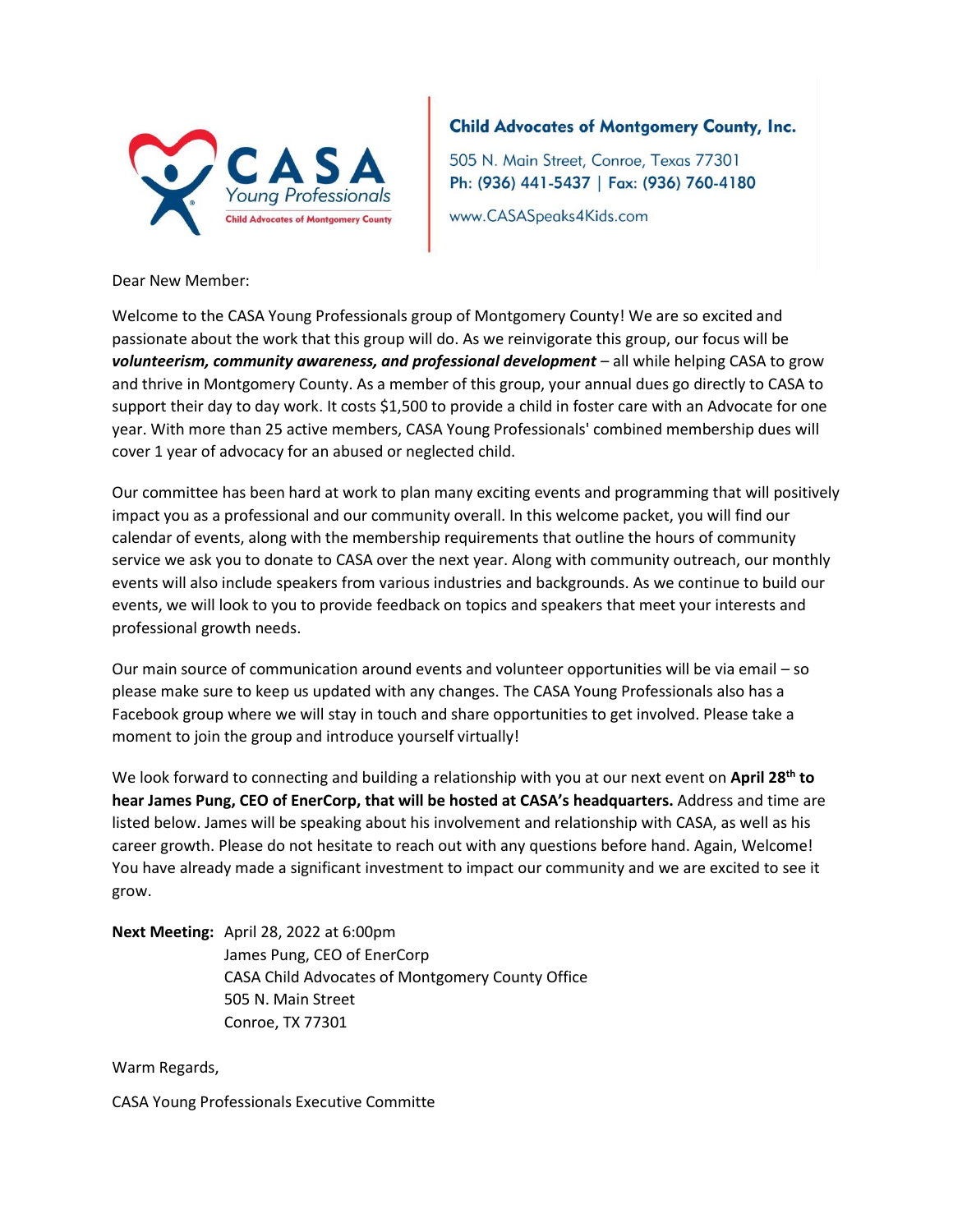

**Child Advocates of Montgomery County, Inc.** 

505 N. Main Street, Conroe, Texas 77301 Ph: (936) 441-5437 | Fax: (936) 760-4180

www.CASASpeaks4Kids.com

# **CASA Young Professionals Charter**

**Mission:** Support and promote court appointed volunteer advocacy while fostering professional growth & networking for the volunteer young professional.

**Vision:** Increasing community awareness through new volunteers, while developing professionals to support the work of child advocates.

**Core Values:** Teamwork, Integrity, Dedication, Service

#### **Membership Commitments:**

- Submit a membership form online
- Pay annual membership dues of \$75
- 6 hours of volunteer work with CASA required annually
- Pass background screen & fingerprint check (only necessary for those who wish to participate in volunteer opportunities with direct contact with children in care.)